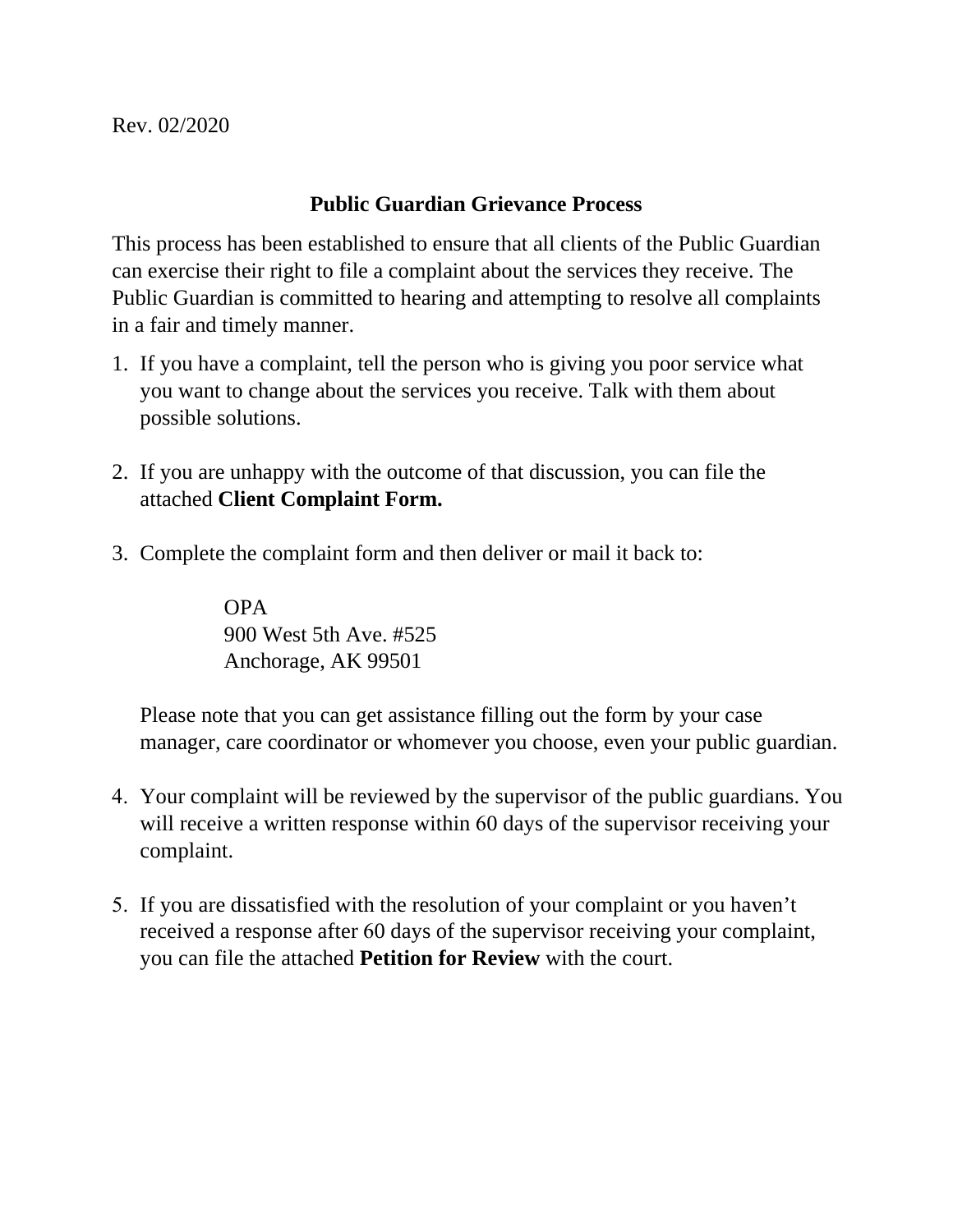Rev. 02/2020

## OPA CLIENT GRIEVANCE FORM

| ADDRESS TO SEND RESPONSE (this is where we'll send the response, even if you have a<br>different regular mailing address): |
|----------------------------------------------------------------------------------------------------------------------------|
|                                                                                                                            |
| What is the problem? What would you like to see happen?                                                                    |
|                                                                                                                            |
|                                                                                                                            |
|                                                                                                                            |
|                                                                                                                            |
|                                                                                                                            |
|                                                                                                                            |
|                                                                                                                            |
| ,我们也不能在这里的时候,我们也不能在这里的时候,我们也不能会在这里的时候,我们也不能会在这里的时候,我们也不能会在这里的时候,我们也不能会在这里的时候,我们也不                                          |
|                                                                                                                            |
|                                                                                                                            |
| Have you spoken with your guardian/conservator? What did they say?                                                         |
|                                                                                                                            |
|                                                                                                                            |
|                                                                                                                            |
|                                                                                                                            |